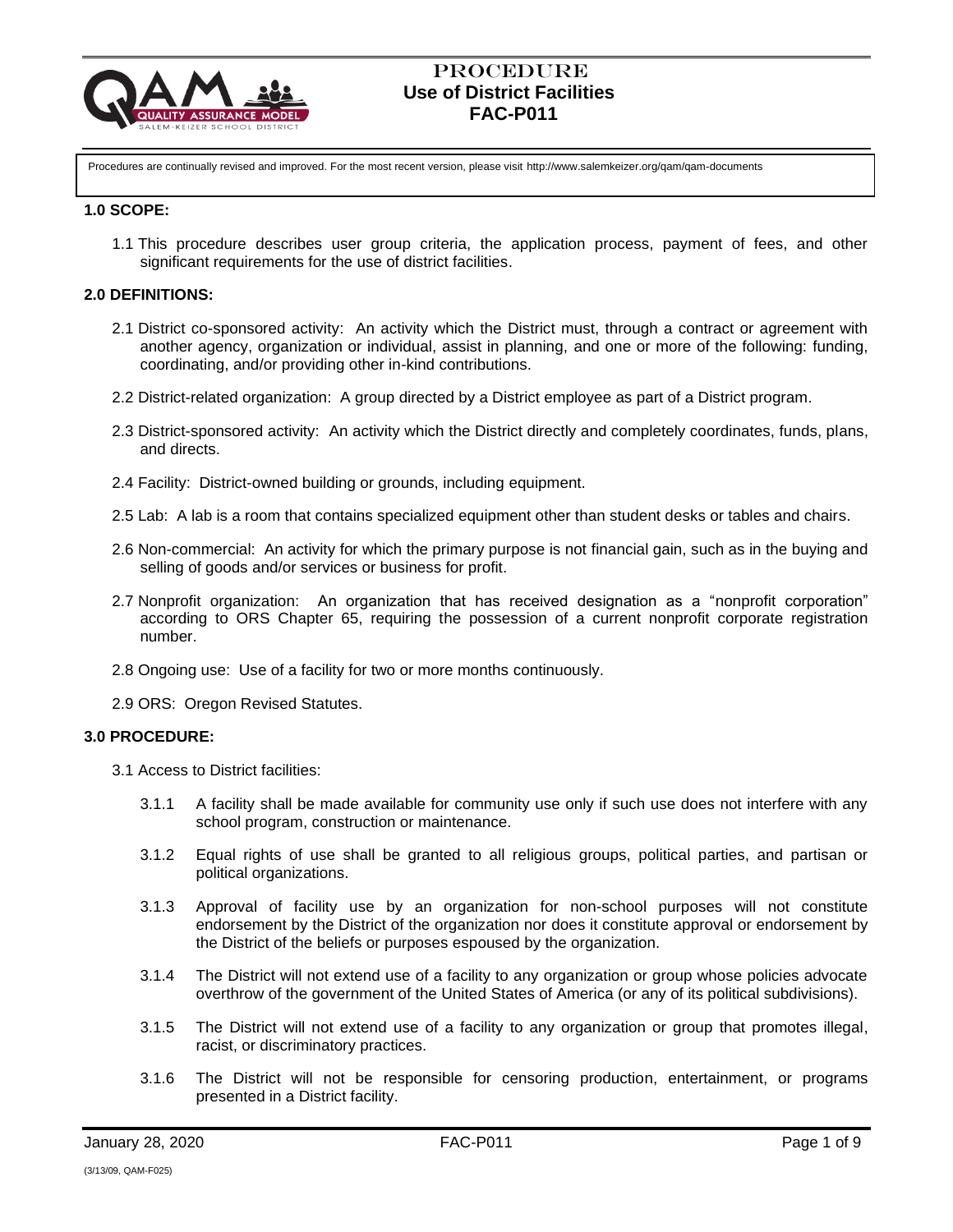

- 3.2 Event scheduling responsibility:
	- 3.2.1 Facility Rental office is responsible for scheduling all events at:
		- 3.2.1.1 High School exterior areas.
		- 3.2.1.2 Elementary and Middle Schools interior and exterior areas.
	- 3.2.2 High School Principal or designee is responsible for scheduling all events at:
		- 3.2.2.1 High School interior areas at their assigned school.
- 3.3 Facility user group category criteria:
	- 3.3.1 Criteria for District event sponsorship:
		- 3.3.1.1 All District sponsored events must be approved by the Chief Operations Officer or their designee and scheduled by the Facility Rental Office.
		- 3.3.1.2 The District will coordinate, fund, plan and/or direct the activity.
		- 3.3.1.3 Revenue and expenditure accounting must be through the District.
		- 3.3.1.4 Instructors or other program staff must be paid through District payroll.
		- 3.3.1.5 Promotional materials must be approved in accordance with policy COM-A002, Dissemination or Display of Materials.
	- 3.3.2 Criteria for District co-sponsorship:
		- 3.3.2.1 All District co-sponsored events must be approved by the Chief Operations Officer or their designee and scheduled by the Facility Rental Office.
		- 3.3.2.2 The District will, through a written contract or agreement, assist in the planning as well as one or more of the following: funding, coordination and/or other in-kind contributions.
		- 3.3.2.3 The contractor must abide by all District policies and procedures, and federal, state and municipal laws.
		- 3.3.2.4 Financial accounting must be submitted to the District, if requested.
		- 3.3.2.5 Promotional materials must be approved in accordance with policy COM-A002, Dissemination or Display of Materials.
	- 3.3.3 Business Partnerships:
		- 3.3.3.1 A local business or organization approved by the Chief Operations Officer or their designee that has entered into a relationship with the District through the Business Partnership program will be considered a Business Partner.
		- 3.3.3.2 Rental fees may be waived for use at the partnership school through a written agreement approved by the Chief Operations Officer or designee.
			- 3.3.3.2.1 Groups sponsored by a private or public business do not qualify for free use.
		- 3.3.3.3 Use of the facility will not be open to the general public.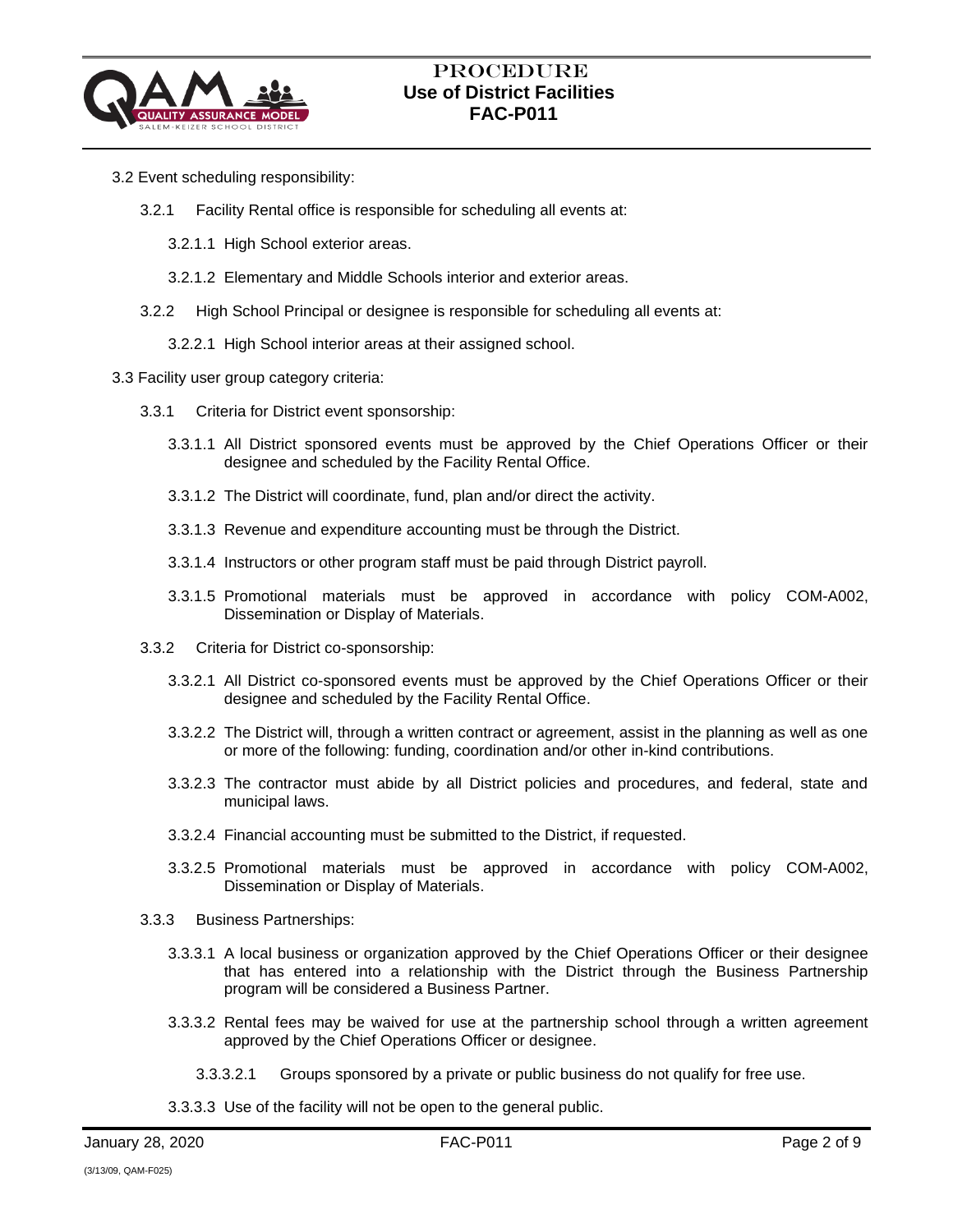

- 3.3.3.4 Use must be non-commercial and only for the benefit of the business or organization and its employees.
- 3.3.4 Staff Wellness Activities:
	- 3.3.4.1 District staff may have free use of a District facility or area for a wellness activity approved by the Superintendent or designee, subject to policy HUM-A021, Duties of Employees and the following restrictions:
		- 3.3.4.1.1 The wellness activity and the use of the facility or area are not open to the general public but for District staff only.
		- 3.3.4.1.2 If an outside contractor is hired to provide a service at a District site, the contractor will pay the usual facility use fee or will reduce by a like amount the customary charge to benefit the staff. The Chief Operations Officer or designee must approve the fee being charged.
- 3.4 Application process:
	- 3.4.1 Event Request. Prior to use of a District facility, an individual or organization requesting the use must complete a Facility Rental Event Request (Form FAC-F011), submit it to:
		- 3.4.1.1 Facility Rental Office for events to be held at:
			- 3.4.1.1.1 High School exterior areas.
			- 3.4.1.1.2 Elementary and Middle Schools interior and exterior areas.
			- 3.4.1.1.3 Other District non-school and program site facilities.
		- 3.4.1.2 High Schools for events to be held at high school interior areas:
	- 3.4.2 Event Request Approval Authority. Facility Rental Event Requests shall be approved by:
		- 3.4.2.1 Facility Rental manager for events to be held at:
			- 3.4.2.1.1 High School exterior areas.
			- 3.4.2.1.2 Elementary and Middle School interior and exterior areas.
			- 3.4.2.1.3 Other District non-school and program site facilities.
		- 3.4.2.2 High School Principal or their designee for events to be held at high school interior areas.
- 3.5 Proof of Insurance. The District requires a user to provide a certificate of insurance demonstrating that the user has adequate liability coverage.
- 3.6 Proof of nonprofit organization status. In order to qualify for the discounted use fee, a nonprofit organization must submit its nonprofit corporate registration number when applying for District facility use.
- 3.7 Facility Rental Use Agreement:
	- 3.7.1 For each approved request, a Use Agreement or contract will be prepared, reviewed and signed by the authorized approver or designee.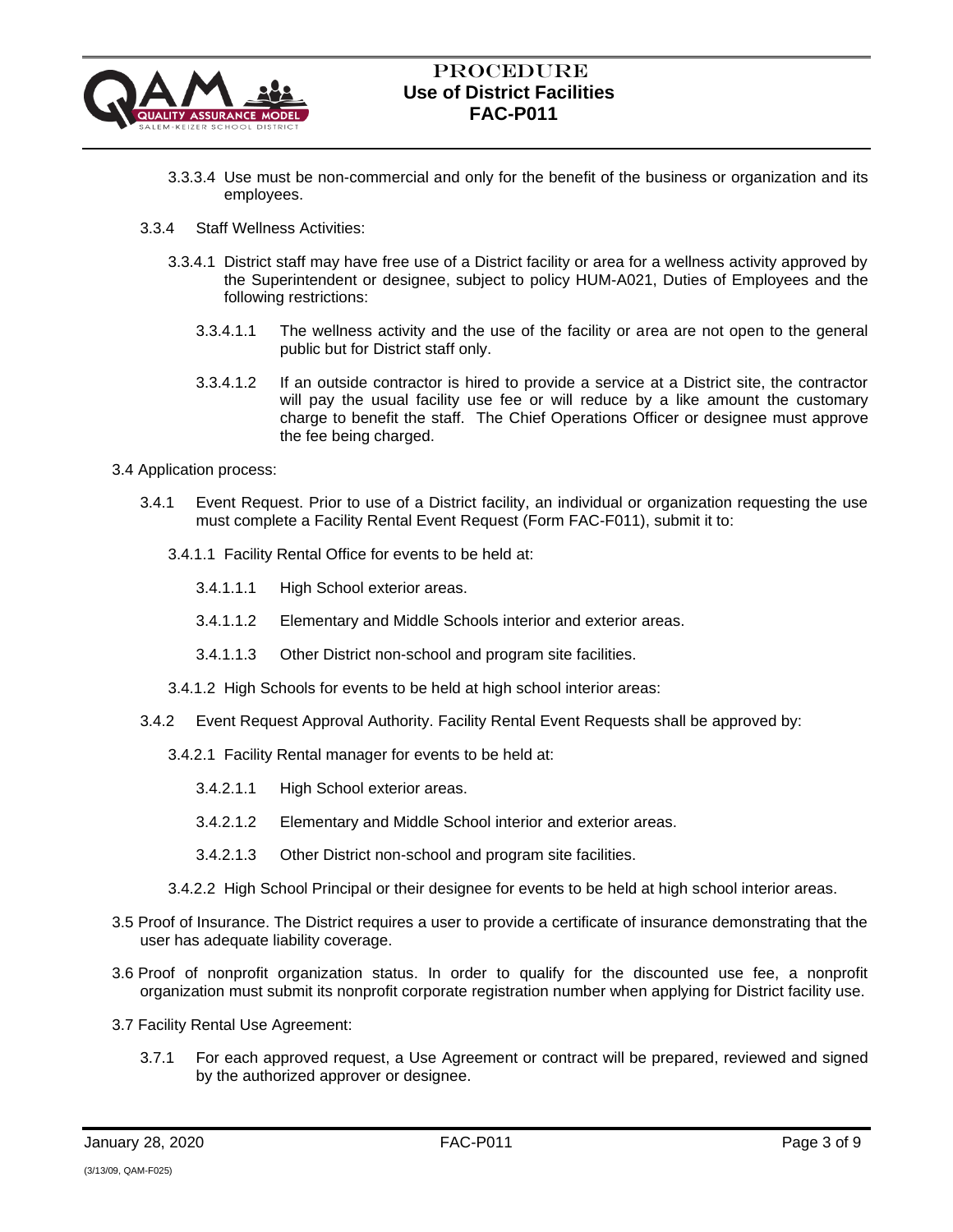

- 3.7.2 Use Agreements are dated and processed according to priority as established in Section 4 of Policy FAC-A011, Use of District Facilities.
- 3.8 User agreement approval, cancellation and appeal:
	- 3.8.1 The District reserves the right to grant, deny or cancel any and all facility use requests at its sole discretion when it considers such action to be in the best interest of the District.
	- 3.8.2 Each Use Agreement will be approved only after it is determined that the facility is available on the date(s) and time(s) requested; the exact area to be used has been identified; required personnel are available and assigned, equipment (if needed), and all other items pertinent to defining the use and applicable fees are collected according to this procedure.
	- 3.8.3 Use Agreements are not transferrable and are restricted to the conditions that the applicant and the District approves.
		- 3.8.3.1 Use Agreements are not to be considered by the user as a lease, and the District reserves the right to cancel or revoke any Use Agreement with or without cause.
		- 3.8.3.2 Changes in the Use Agreement must be requested through the office where the Use Agreement was approved and have approval for changes no later than 48 hours in advance.
		- 3.8.3.3 If the user fails to notify the District in writing of a cancellation at least 48 hours in advance, a cancellation fee may be charged.
	- 3.8.4 The user shall be accountable for fulfillment of the terms of the Use Agreement.
		- 3.8.4.1 Failure to comply with the terms of the Use Agreement will be grounds for revocation of the agreement and/or refusal of permission for facility usage in the future.
	- 3.8.5 If an approved use must be canceled due to the scheduling of a District activity, at least three days' notice and a reason should be given to the user by the event approver, or designee.
	- 3.8.6 The principal, or any District administrator may stop an activity and/or event at any time, if in the administrator's judgment, violations of District policies or procedures, and/or federal, state, or municipal law are occurring, or if the administrator deems the activity to be hazardous to persons or the facility.
	- 3.8.7 The District may cancel an approved use due to the scheduling of a District or school activity.
	- 3.8.8 An appeal of any facility use related decision must be made in writing within ten (10) calendar days of the decision to be appealed.
		- 3.8.8.1 Appeals must be directed to the office where the Use Agreement was approved.
	- 3.8.9 Use Agreements for ongoing use shall expire annually on June 30.
- 3.9 Payment of rental and related use fees:
	- 3.9.1 Rental and use fees, found in document FAC-W028, Fee Schedule for Use of District Facilities, applies to all users and will be updated on a regular basis to reflect current conditions and costs, market rates, and a revenue neutral goal.
	- 3.9.2 Rental fees shall be based on: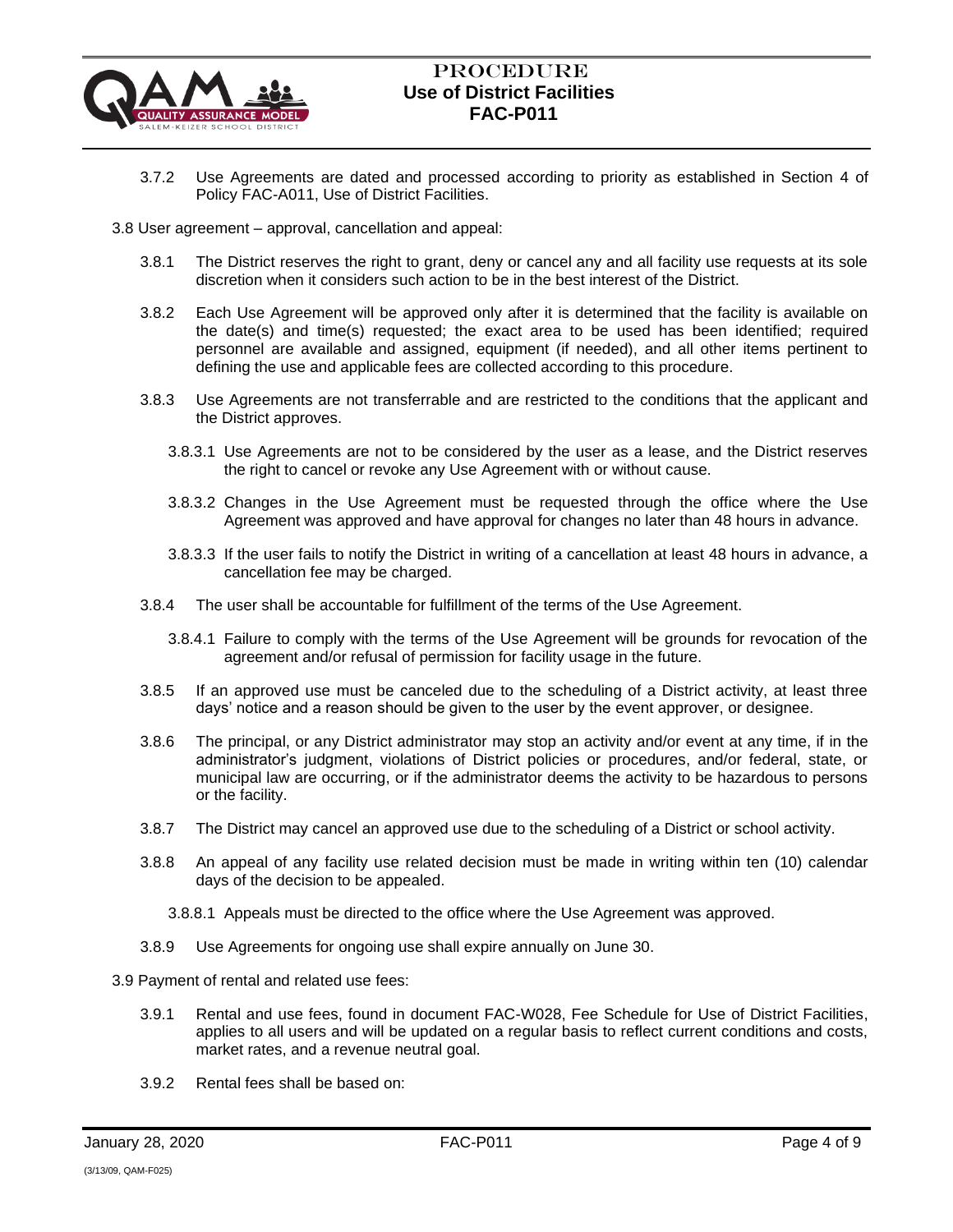

- 3.9.2.1 The facility user classification.
- 3.9.2.2 Utility, equipment, and personnel costs, including scheduling and coordination.
- 3.9.2.3 Number of hours.
- 3.9.2.4 Type of facility.
- 3.9.3 Additional costs directly related to facility use incurred by the District including, but not limited to: utilities; custodial service; building supervision; security; technical staff support; food services supervision; and/or equipment-related expenses, will be charged to all users according to the Fee Schedule.
- 3.9.4 If equipment is installed on District property for the purpose of commercial use, any lease or related fees will be determined by District contract.
- 3.9.5 Payment of all fees, rent, equipment and/or personnel charges may be collected prior to use, with the exception of users approved for ongoing use.
	- 3.9.5.1 Users approved for ongoing use will be billed regularly, typically by the end of each month.
	- 3.9.5.2 Payments collected will be disbursed by the High School or Facility Rental office to the appropriate District account, and deposited or sent to Financial Services.
	- 3.9.5.3 Direct costs incurred will be charged to the user group.
- 3.9.6 A non-refundable application fee will be charged for use of District facilities, including charges and additions to current, active agreements.
	- 3.9.6.1 User groups in Classification A will not be charged an application fee.
- 3.9.7 When a District-sponsored activity incurs a cost for personnel, the appropriate department or school account shall be charged.
- 3.9.8 Nonprofit youth user groups (Classification B) and the Chief Operations Officer or designee may agree to an in-kind trade for the requested facility use in lieu of payment.
	- 3.9.8.1 Approved in-kind trade guidelines, fees, and procedures must be followed.
	- 3.9.8.2 In-kind requests must be included in the original Facility Rental request.
- 3.10 Special facilities, equipment, and uses:
	- 3.10.1 Gymnasiums and multipurpose rooms:
		- 3.10.1.1 Such a facility may be used for activities appropriate to the facility.
		- 3.10.1.2 Footwear and attire, furniture and equipment must be compatible to the facility and may be restricted.
	- 3.10.2 Kitchens:
		- 3.10.2.1 Kitchen facilities may be used only with the approval of the Chief Operations Officer or Facilities Director.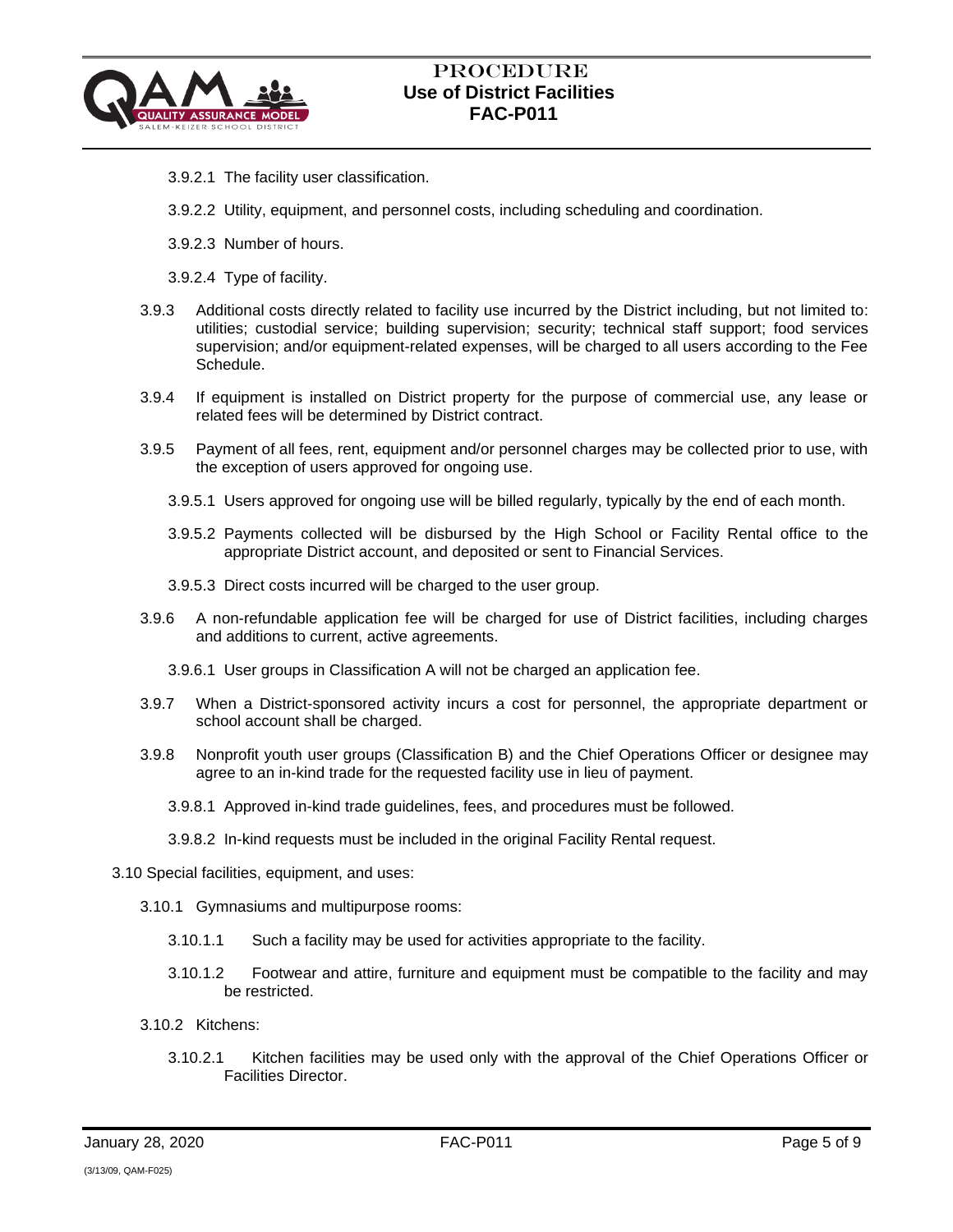

- 3.10.2.2 Such approval will be noted on the Use Agreement and will include an estimate of labor to be charged. Actual costs for labor and supplies will be charged to the user.
- 3.10.2.3 The District will assign an appropriate level of staff depending on the activity, the assistance needed, and the level of food preparation required.
- 3.10.2.4 All arrangements must be made with the District prior to the event in order to allow sufficient time for proper planning.
- 3.10.3 Exterior areas:
	- 3.10.3.1 An individual or organization wishing to reserve an exterior area must complete a Use Agreement.
	- 3.10.3.2 The cleanup of an exterior area is the responsibility of the user.
	- 3.10.3.3 A user failing to provide cleanup will be charged for the cleaning of the space according to the Fee Schedule.
- 3.10.4 Labs:
	- 3.10.4.1 A lab will be used only for purposes appropriate to the lab.
	- 3.10.4.2 An additional charge will be made for use of lab equipment, including computers, according to the Fee Schedule.
	- 3.10.4.3 District-sponsored activities are exempt from this fee.
- 3.10.5 Equipment:
	- 3.10.5.1 Equipment may be used, rented for use, and/or moved within the facility only with the permission of the Event Approver or their designee. Only equipment specified in the Use Agreement will be made available to the user.
	- 3.10.5.2 Any damages sustained to District equipment will be paid for by the user.
	- 3.10.5.3 Equipment may be rented for use off school premises with the written permission of the Chief Operations Officer or the Facilities Director. The process to be followed for the loan of District assets is outlined in FIS-W018, Loan of District Assets.
	- 3.10.5.4 At its discretion, the District may charge a deposit for the use or rental of equipment.
	- 3.10.5.5 The District reserves the right to restrict the use of any equipment owned by the user. All equipment must be removed immediately after use.
	- 3.10.5.6 The District will not assume liability in connection with the use, loss or damage of user's equipment.
- 3.10.6 An overnight stay by a group is not encouraged but may be permitted.
	- 3.10.6.1 The principal or designee will notify, utilizing form RSK-F030, Overnight Use of School Facility, Facilities Services, Risk Management, and the fire department if facilities are to be utilized for sleeping quarters, indicating the area to be used and the number of participants.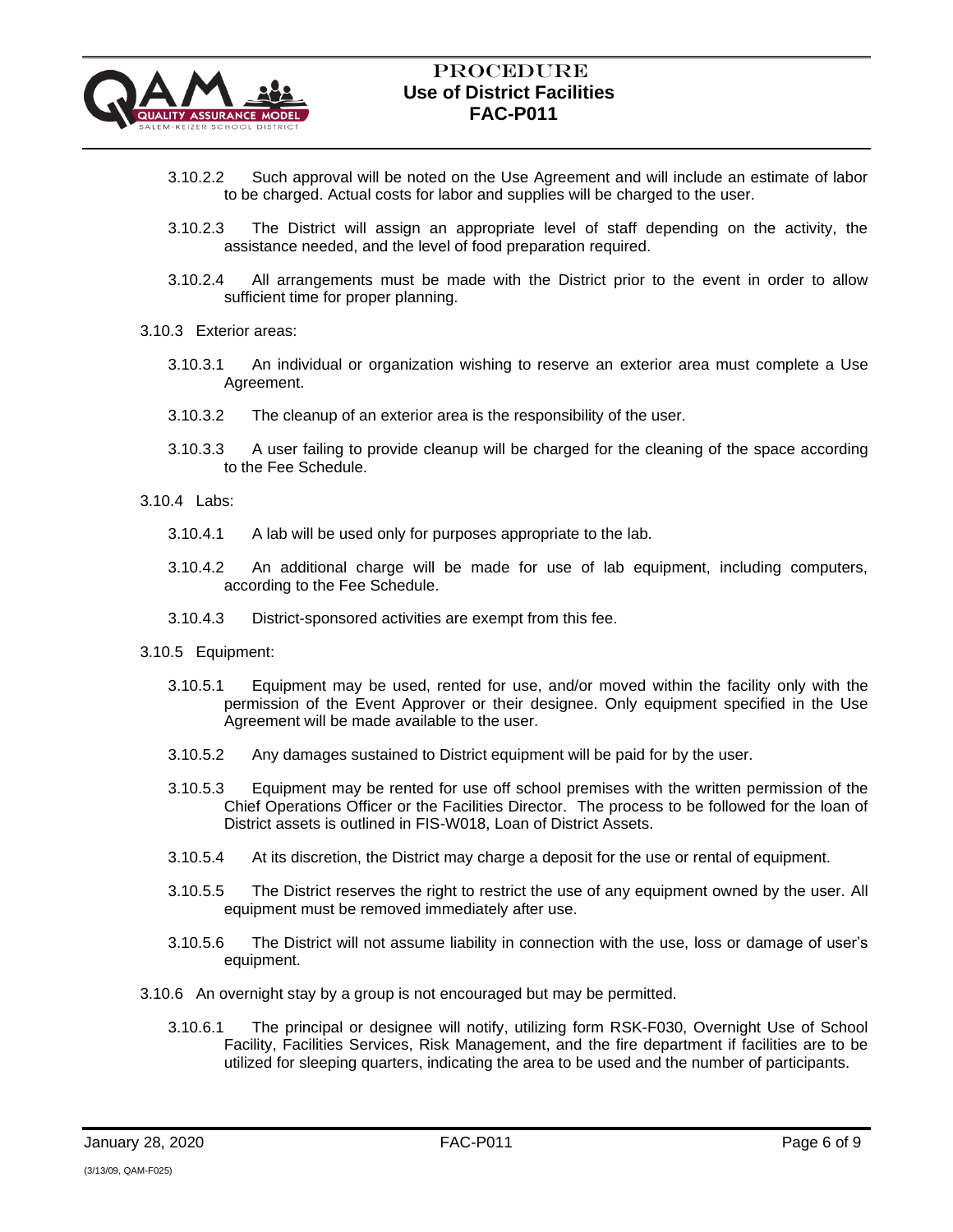

- 3.10.6.2 An out-of-District school or other Classification A group that uses a facility for an overnight stay will be charged a flat rate, plus any related and/or personnel costs.
- 3.10.7 Baccalaureate services:
	- 3.10.7.1 A baccalaureate service must be under the full sponsorship of a private organization(s) which will assume total responsibility for financial support including rental and personnel costs incurred in the use of the facility.
	- 3.10.7.2 The District will assume no direct or indirect financial support for baccalaureate services.
	- 3.10.7.3 The date, time and place of a baccalaureate service are information that is to be distinctly separate from graduation information and not provided through District publications.
	- 3.10.7.4 Attendance at a baccalaureate service will be strictly voluntary.
	- 3.10.7.5 Involvement of District staff:
		- 3.10.7.5.1 District staff will not take part in the planning of a baccalaureate service during the school day.
		- 3.10.7.5.2 District staff will exercise caution in participation in baccalaureate services so that the District will not be perceived as sponsoring the service.
- 3.11 Supervision:
	- 3.11.1 The Facility Rental office and the representative of the user will review applicable District policies and procedures, specific supervision requirements, maintenance, and telephone procedures prior to use of the facility.
	- 3.11.2 The Facility Rental office and the representative of the user will agree on the level and type of supervision necessary and will clearly define the role of the supervisor.
	- 3.11.3 The Facility Rental office may require that a District employee or District services, such as a campus monitor, security, or Custodial Services, be utilized for the purposes of building supervision, access, lock-up and/or cleaning.
		- 3.11.3.1 A District employee assigned to supervise a facility event will be paid by the District and the user will reimburse the District according to the Fee Schedule.
	- 3.11.4 The Facility Rental office may approve non-District employee supervisors to oversee approved facility uses; such approval will be made in writing.
		- 3.11.4.1 The supervisor may be an employee of the user or a recognized volunteer who is acting as an agent of the user.
		- 3.11.4.2 The user is responsible for the actions of all employees, volunteers, participants, and other agents.
	- 3.11.5 No one will be admitted to the facility until the supervisor is present. The approved supervisor must be present throughout the use.
	- 3.11.6 If a complaint regarding supervision cannot be resolved by the Facility Rental office and the representative of the user, a written formal complaint (in accordance with District policy and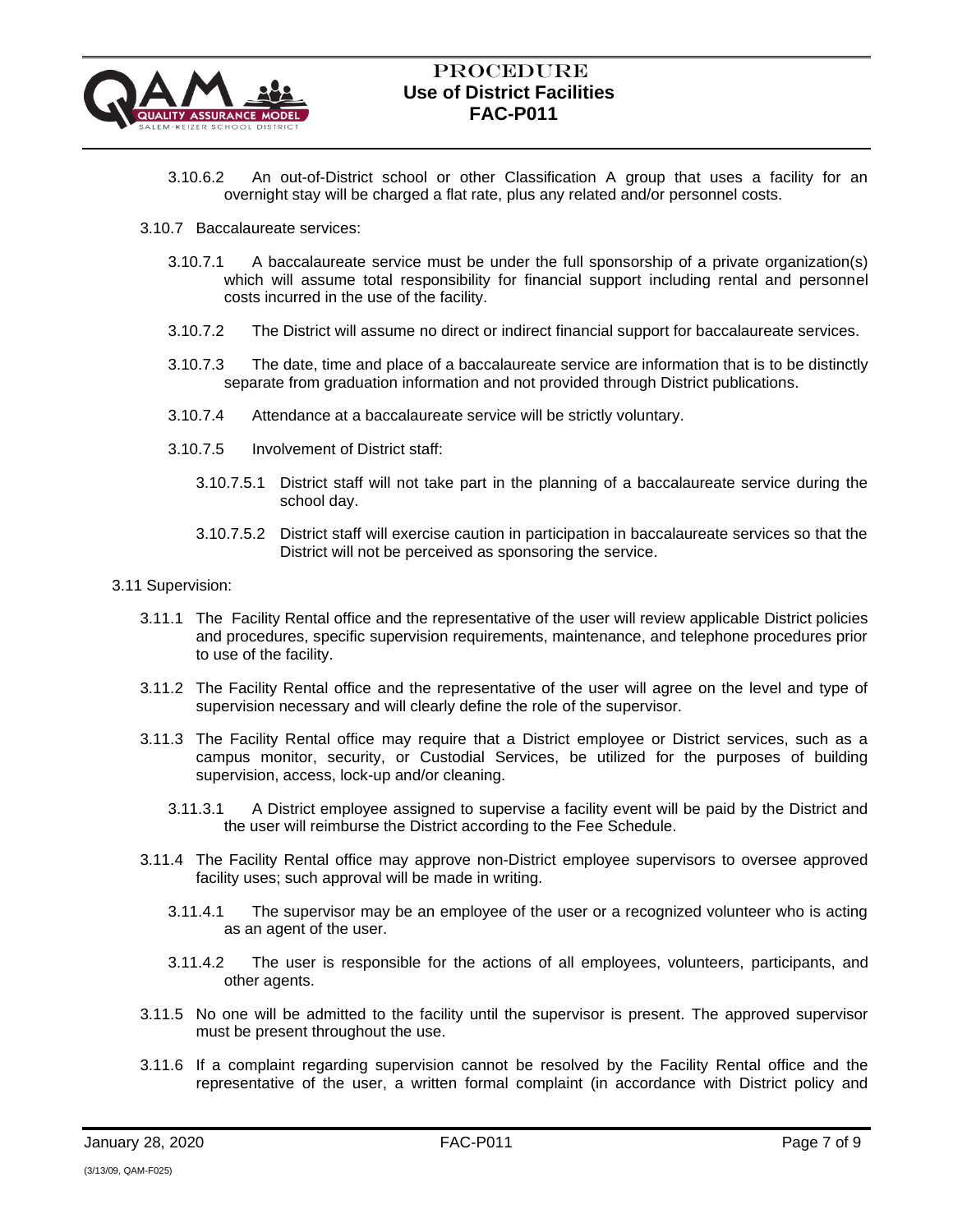

procedure ADM-A005, Complaints: Public and ADM-P008, Complaints, Public: Process for Resolving) will be forwarded to the Chief Operations Officer or Facilities Director.

- 3.11.7 The Facility Rental office may, at their discretion, issue a key to an individual, subject to satisfying the conditions of supervision in Section 3.11 of this procedure and District policies and/or procedures relating to the use of keys and/or electronic key cards.
- 3.12 Maintenance and damage:
	- 3.12.1 A user will not damage facilities or equipment and will ensure that the facility is cleaned and free from litter and garbage at the end of the period of usage.
	- 3.12.2 The user will be responsible for the cost of repair or damage and for the cleaning of used spaces and removal of litter caused by the use of the facility.
	- 3.12.3 Destruction or improper conduct will be grounds for revocation of the Use Agreement and/or refusal of permission for facility usage in the future.
	- 3.12.4 The principal, Facilities Rental office, and Risk Management shall be notified by the user of any damage that occurs as a result of facility usage. In accordance with District Policy RSK-P005, Property Loss Reporting and Replacement a property loss report may be submitted to Risk Management.
	- 3.12.5 An investigation may be conducted to determine the extent of damage and cost of repair.
	- 3.12.6 The Risk Management Department will send a bill to the user in a timely manner for costs related to the damage.

3.13 Scheduled use of facilities:

- 3.13.1 A user must comply with all federal, state, and municipal equal opportunity laws and regulations regarding discrimination.
- 3.13.2 The user shall be responsible for the conduct and control of participants and shall ensure that all state, county, fire district, and School District regulations are followed.
- 3.13.3 The maximum number of people permitted in any facility shall be restricted to its seating capacity as indicated by the appropriate fire marshal.
- 3.13.4 Possession, use, manufacturing, distribution, or sale of tobacco, tobacco products, tobacco looka-likes, or electronic cigarettes, alcohol, other controlled substances or other drugs is prohibited in all District facilities, on all District property including in personal and District vehicles, at all District sponsored activities, and/or to and from school and constitutes grounds for revocation of the Use Agreement and/or refusal of permission for facility usage in the future. (See ADM-A003, Drug, Alcohol, and Tobacco Free School District)
- 3.13.5 Consumption of foods is permitted only in areas designated by the District.
- 3.13.6 No person will discharge, set off, or explode any firecracker, fireworks, or explosive devices of any kind in or on a facility. Fireworks sales of any kind are strictly prohibited.
- 3.13.7 Go-carts or other power-driven equipment shall not be used in or on a facility, other than for normal delivery or for purposes attendant to regularly authorized school or community use.